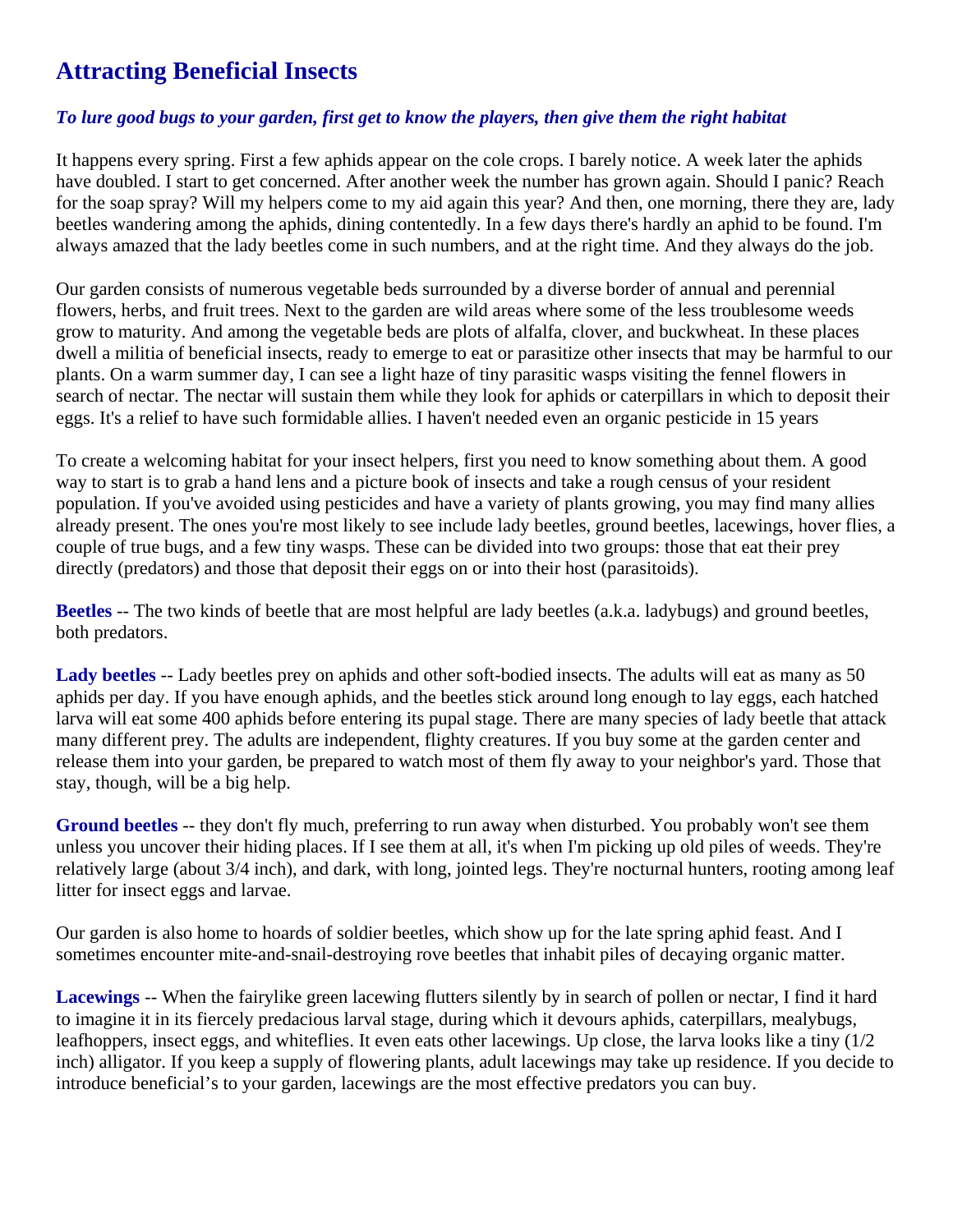**Hover flies** -- With their striped abdomens, hover flies look like small bees, but they move through the air more like flies, zipping from plant to plant, hovering briefly before landing. The hover, or syrphid, fly is one of many predatory flies and the most conspicuous beneficial in our garden. I can find them just about anytime anywhere in the garden. They visit a variety of flowers in search of pollen and nectar, and they lay their eggs near aphids or other soft-bodied insects. The eggs hatch into hungry larvae that eat up to 60 aphids per day.

**True bugs** -- There are bugs and then there are true bugs. True bugs, like the minute pirate bug and the bigeyed bug, belong to the insect order *Hemiptera*. Many are plant feeders but many are predacious, with tubular mouthparts they insert like a straw to suck the juices out of their prey.

**The minute pirate bug** is a tiny (1/12 inch) predator with a wide-ranging appetite; it eats aphids, thrips, mites, whiteflies, and insect eggs. It lays its eggs on the leaf surface near its prey; nymphs hatch and begin feeding. The cycle from egg to adult takes only three weeks.

The other important true bug is the **big-eyed bug**. It's a little bigger than the minute pirate bug and has a similar diet. It also eats nectar and seeds, so it may stay even if it can't find an insect to eat.

You might come across some other common predatory true bugs, including **assassin bugs**, **damsel bugs**, **thread-legged bugs**, and a couple of species of **stinkbug**.

**Parasitic wasps** -- These very helpful creatures, ranging in size from small to minuscule, will defend your garden against caterpillars like corn earworm, tomato fruitworm, cabbageworm, and tent caterpillars. The smallest and perhaps most popular parasitic wasp is the trichogramma, a dust-size creature that lays up to 300 eggs in moth or butterfly eggs. You can buy them through the mail if you're expecting an infestation of caterpillars. They don't live very long so timing their release to coincide with the presence of pest eggs is pretty important.

**Braconid, chalcid, and ichneumid wasps** are much larger than trichogramma, and parasitize caterpillars directly, laying eggs in or on the caterpillar. The hatching eggs eventually either kill the host or disrupt its activities. Braconids parasitize aphids as well. If you're scouting with a hand lens and notice some mummified aphids with neat circular holes in them, you'll know a braconid was there. A young wasp developed inside the aphid and ate its way out.

**If you build it, they will come -**We're living in a bug-eat-bug world. And I want to keep it that way. To do so, I've transformed my garden into an insectary, a habitat where my beneficial insect friends will feel at home. I provide them with food, water, and shelter. I keep the soil covered with organic matter. And I avoid putting any harmful chemicals into their habitat.

The menu for beneficials changes constantly as the pest population shrinks and swells, and as different flowers come into bloom. Many of the predators and most of the parasites will use pollen and nectar for food. I try to sustain them throughout the year by growing a variety of flowers that bloom at different times. Since many of the beneficials are tiny or have short mouthparts, I offer them tiny flowers with short nectaries. Many plants in the carrot and aster families offer just that.

I water my garden with overhead sprinklers, so insects always have puddles and wet leaves to drink from. If I were using drip irrigation, I'd offer them water in a saucer filled with pebbles, so they don't drown.

Just like the rest of us, beneficials need protection from heat and rain. They need to hide from birds and insects who would make a meal of them. Again, a variety of leafy plants offers protection. Ground beetles hide in lowgrowing ground covers and in mulch or leaf litter. Flying insects hide in shrubs, on the undersides of leaves, even among the petals of marigolds.